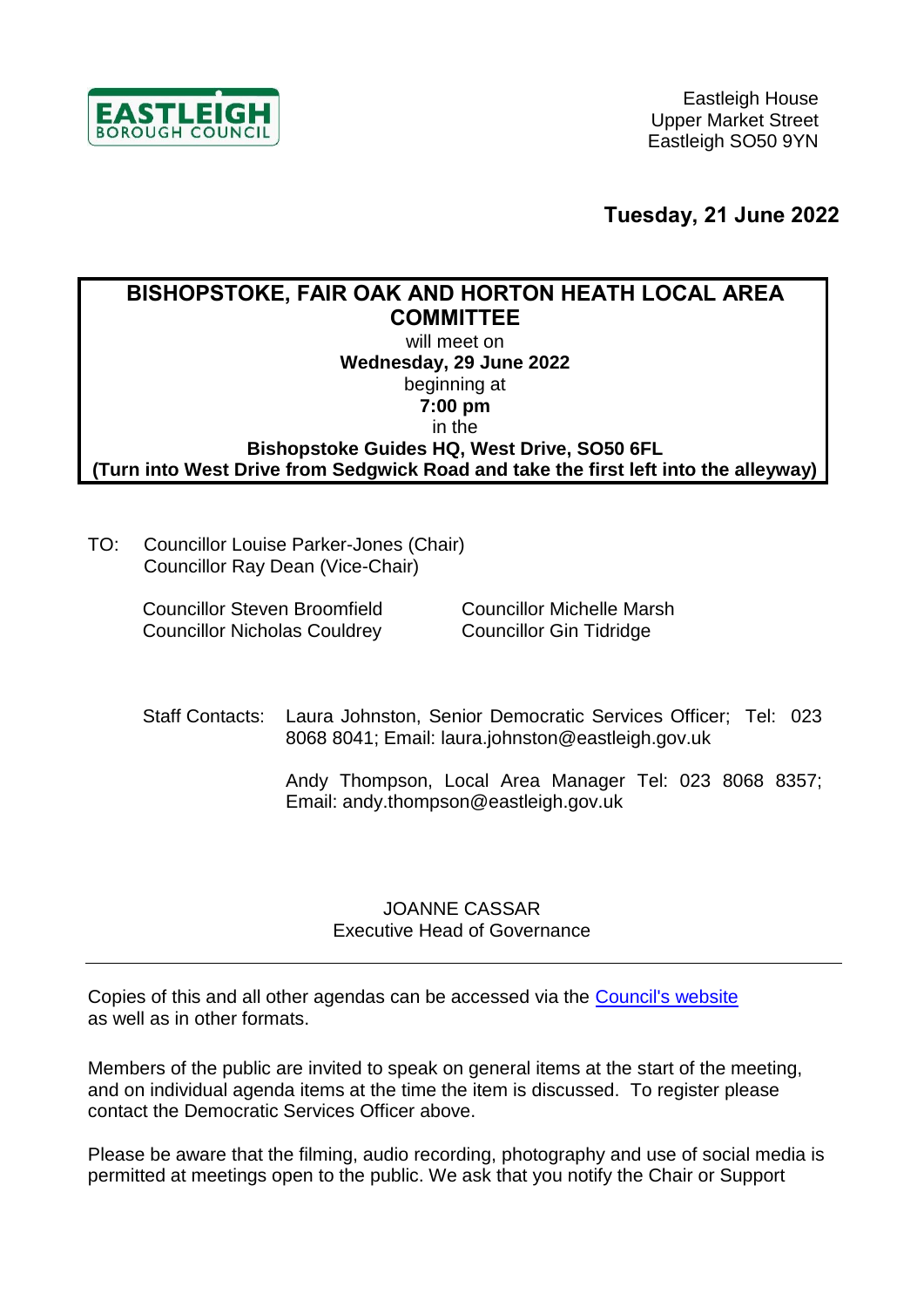Officers in advance so that all attendees can be notified, and reasonable facilities can be provided. More information can be found [here.](https://www.eastleigh.gov.uk/media/11419/recording-photography-and-filming-of-ebc-meetings-final.pdf)

Please note that Councillors will be using tablet devices to access meeting papers.